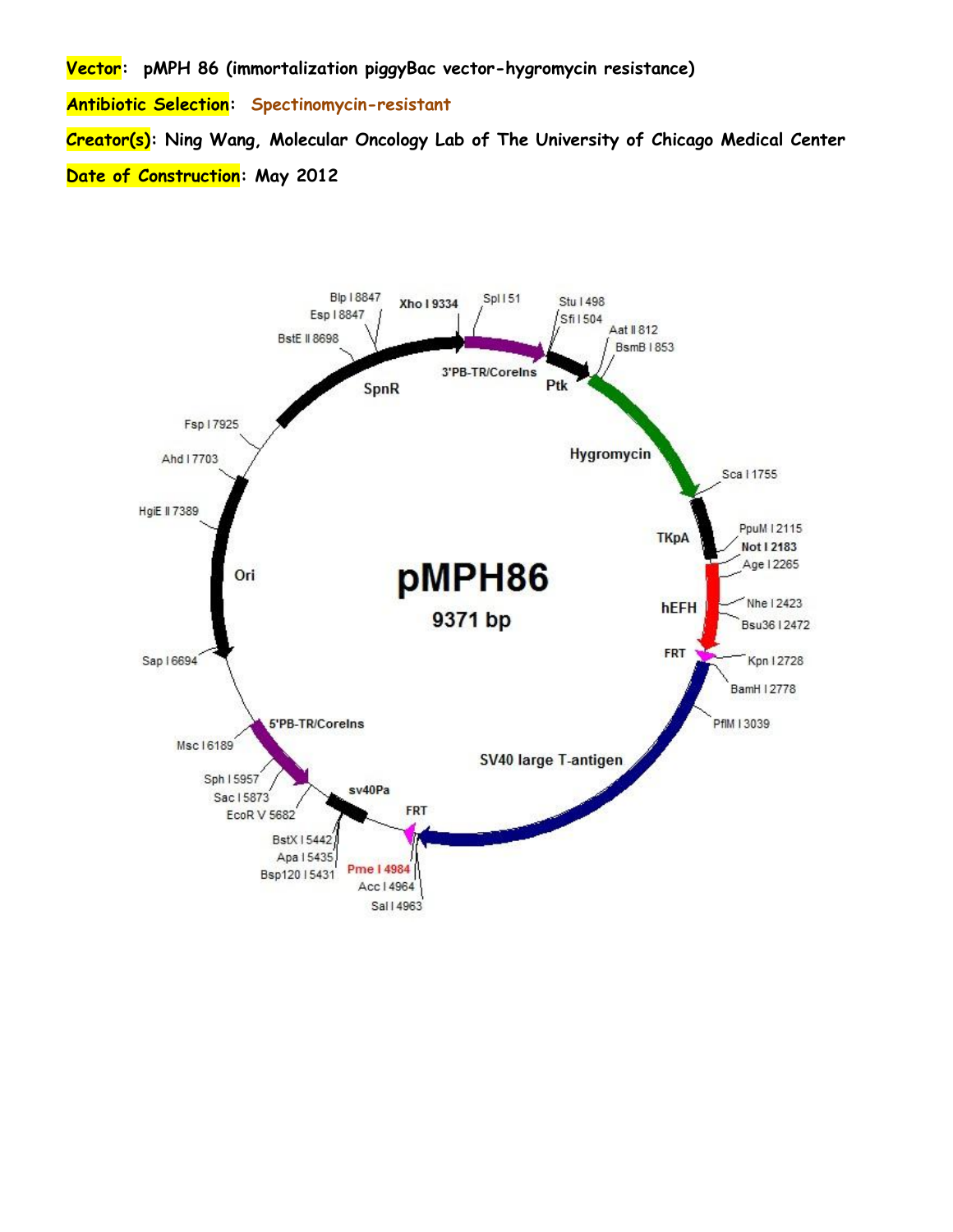## pMPH86 Vector Sequence

(Spectinomycin-resistant)

CTGCAGAACACGCAGCTAGATTAA<mark>CCCTAGAAAGATAATCATATTGTGACGTACGTTAAAGATAATCATGCGTAAAATTGACGCAT</mark> GCTCCGGTCCGGCGCTCCCCCCGCATCCCCGAGCCGGCAGCGTGCGGGACAGCCCGGGCACGGGGAAGGTGGCACGGGATCGCTTT CCTCTGAACGCTTCTCGCTGCTCTTTGAGCCTGCAGACACCTGGGGGGATACGGGGAAAAGGCCTCCACGGCCAG<mark>ACTAG</mark>a ctgctt catccccgtggcccgttgctcgcgtttgctggcggtgtccccggaagaaatatatttgcatgtctttagttctatgatgacacaaac cccgcccagcgtcttgtcattggcgaattcgaacacgcagatgcagtcggggcggcggtgccaggtccacttcgcatattaaggt gacgcgtgtggcctcgaacaccgagcgaccctgcagcgacccgcttaacagcgtcaacagcgtGCCGCAGATCCCGGGCAATGAGAT <mark>ATG</mark>AAAAAGCCTGAACTCACCGCGACGTCTGTCGAGAAGTTTCTGATCGAAAAGTTCGACAGCGTCTCCGACCTGATGCAGCTCTCG GAGGGCGAAGAATCTCGTGCTTTCAGCTTCGATGTAGGAGGCCGTGGATATGTCCTGCGGGTAAATAGCTGCGCCGATGGTTTCTAC AAAGATCGTTATGTTTATCGGCACTTTGCATCGGCCGCGCTCCCGATTCCGGAAGTGCTTGACATTGGGGAATTCAGCGAGAGCCTG GAGGCCATGGATGCGATCGCTGCGGCCGATCTTAGCCAGACGAGCGGGTTCGGCCCATTCGGACCGCAAGGAATCGGTCAATACACT GCGCAGGCTCTCGATGAGCTGATGCTTTGGGCCGAGGACTGCCCCGAAGTCCGGCACCTCGTGCACGCGGATTTCGGCTCCAACAAT GTCCTGACGGACAATGGCCGCATAACAGCGGTCATTGACTGGAGCGAGGCGATGTTCGGGGATTCCCAATACGAGGTCGCCAACATC TTCTTCTGGAGGCCCTGGTTGGCTTGTATGGAGCAGCAGACGCGCTACTTCGAGCGGAGGCATCCGGAGCTTGCAGGATCGCCGCGG CTCCGGGCGTATATGCTCCGCATTGGTCTTGACCAACTCTATCAGAGCTTGGTTGACGGCAATTTCGATGATGCAGCTTGGGCGCAG GGTCGATGCGACGCAATCGTCCGATCCGGAGCCGGACTGTCGGGCGTACACAAATCGCCCGCAGAAGCGCGCCGTCTGGACCGAT GGCTGTGTAGAAGTACTCGCCGATAGTGGAAACCGACGCCCCAGCACTCGTCCGAGGGCAAAGGAA<mark>TAG</mark>gggagatgggggaggcta actgaaacacggaaggagacaataccggaaggaacccgcgctatgacggcaataaaaagacagaataaaacgcacgggtgttgggtc gtttgttcataaacgcggggttcggtcccagggctggcactctgtcgataccccaccgagaccccattggggccaatacgcccgcgt cactggccccgtgggttagggacggggtcccccatggggaatggtttatggttcgtgggggttattattttgggcgttgcgtggggt ctggt TCCGGTGCCCGTCAGTGGGCAGAGCGCACATCGCCCACAGTCCCCGAGAAGTTGGGGGGAGGGGTCGGCAATTG AACCGGTGCCTAGAGAAGGTGGCGCGGGGTAAACTGGAAAGTGATGTCGTGTACTGGCTCCGCCTTTTTCCCGAGGGTGGGGGAGA CTCGCATCTCTCCTTCACGCGCCCGCCGCCCTACCTGAGGCCGCCATCCACGCCGGTTGAGTCGCGTTCTGCCGCCTCCCGCCTGTG GTGCCTCCTGAACTGCGTCCGCCGTCTAGGTAAGTTTAAAGCTCAGGTCGAGACCGGCCTTTGTCCGGCGCTCCCTTGGAGCCTAC GATCCAAGCTGTGACCGGCGCCTACGGTACC SAAGTTCCTATTCCGAAGTTCCTATTCTCTAGAAAGTATAGGAACTTC GGATAAAGTTTTAAACAGAGAGGAATCTTTGCAGCTAATGGACCTTCTAGGTCTTGAAAGGAGTGCCTGGGGGAATATTCCTCTGAT GAGAAAGGCATATTTAAAAAAATGCAAGGAGTTTCATCCTGATAAAGGAGGAGATGAAGAAAAATGAAGAAAATGAATACTCTGTA CAAGAAAATGGAAGATGGAGTAAAATATGCTCATCAACCTGACTTTGGAGGCTTCTGGGATGCAACTGAGATTCCAACCTATGGAAC TGATGAATGGGAGCAGTGGTGGAATGCCTTTAATGAGGAAAACCTGTTTTGCTCAGAAGAAATGCCATCTAGTGATGATGAGGCTAC TGCTGACTCTCAACATTCTACTCCTCCAAAAAAGAAGAGAAAGGTAGAAGACCCCAAGGACTTTCCTTCAGAATTGCTAAGTTTTTT GAGTCATGCTGTGTTTAGTAATAGAACTCTTGCTTGCTTTGCTATTTACACCACAAAGGAAAAAGCTGCACTGCTATACAAGAAAAT TATGGAAAAATATTCTGTAACCTTTATAAGTAGGCATAACAGTTATAATCATAACATACTGTTTTTTCTTACTCCACACAGGCATAG AGTGTCTGCTATTAATAACTATGCTCAAAAATTGTGTACCTTTAGCTTTTAATTTGTAAAGGGGTTAATAAGGAATATTTGATGTA TAGTGCCTTGACTAGAGATCCATTTTCTGTTATTGAGGAAAGTTTGCCAGGTGGGTTAAAGGAGCATGATTTTAATCCAGAAGAAGC AGAGGAAACTAAACAAGTGTCCTGGAAGCTTGTAACAGAGTATGCAATGGAAACAAAATGTGATGTGTTGTTGTTATTGCTTGGGAT GTACTTGGAATTTCAGTACAGTTTTGAAATGTGTTTAAAATGTATTAAAAAAGAACAGCCCAGCCACTATAAGTACCATGAAAAGCA TTATGCAAATGCTGCTATATTTGCTGACAGCAAAAACCAAAAACCATATGCCAACAGGCTGTTGATACTGTTTTAGCTAAAAAGCG CTTTTTAAAATGCATGGTGTACAACATTCCTAAAAAAAGATACTGGCTGTTTAAAGGACCAATTGATAGTGGTAAAACTACATTAGC AGCTGCTTTGCTTGAATTATGTGGGGGGAAAGCTTTAAATGTTAATTTGCCCTTGGACAGGCTGAACTTTGAGCTAGGAGTAGCTAT TGACCAGTTTTTAGTAGTTTTTGAGGATGTAAAGGGCACTGGAGGGGAGTCCAGAGATTTGCCTTCAGGTCAGGGAATTAATAACCT TGGAATAGTCACCATGAATGAGTACAGTGTGCCTAAAACACTGCAGGCCAGATTTGTAAAACAAATAGATTTTAGGCCCAAAGATTA TTTAAAGCATTGCCTGGAACGCAGTGAGTTTTTGTTAGAAAAGAGAATAATTCAAAGTGGCATTGCTTTGCTTCTTATGTTAATTTG GTACAGACCTGTGGCTGAGTTTGCTCAAAGTATTCAGAGCAGAATTGTGGAGTGGAAAGAGAGTTGGACAAAGAGTTTAGTTTGTC AGTGTATCAAAAAATGAAGTTTAATGTGGCTATGGGAATTGGAGTTTTAGATTGGCTAAGAAACAGTGATGATGATGAAGACAG CCAGGAAAATGCTGATAAAAATGAAGATGGTGGGAGAAGAACATGGAAGACTCAGGGCATGAAACAGGCATTGATTCACAGTCCCA AGGCTCATTTCAGGCCCCCTCAGTCCTCACAGTCTGTTCATGATCATAATCAGCCATACCACATTTGTAGAGGTTTTACTTGCTTTAA AAAACCTCCCACACCTCC<mark>CCCTGAACCTtGA</mark>GGCGCGCCGTTAAC<mark>ATCGAT</mark>AAGCTTCCGCGGTTAATTAAAGCGCTagatctGAAT TCGACTGTACAACGCGTGTTTAAACTTCGAAGAAGTTCCTATTCCGAAGTTCCTATTCTCTAGAAAGTATAGGAACTTC  $TC$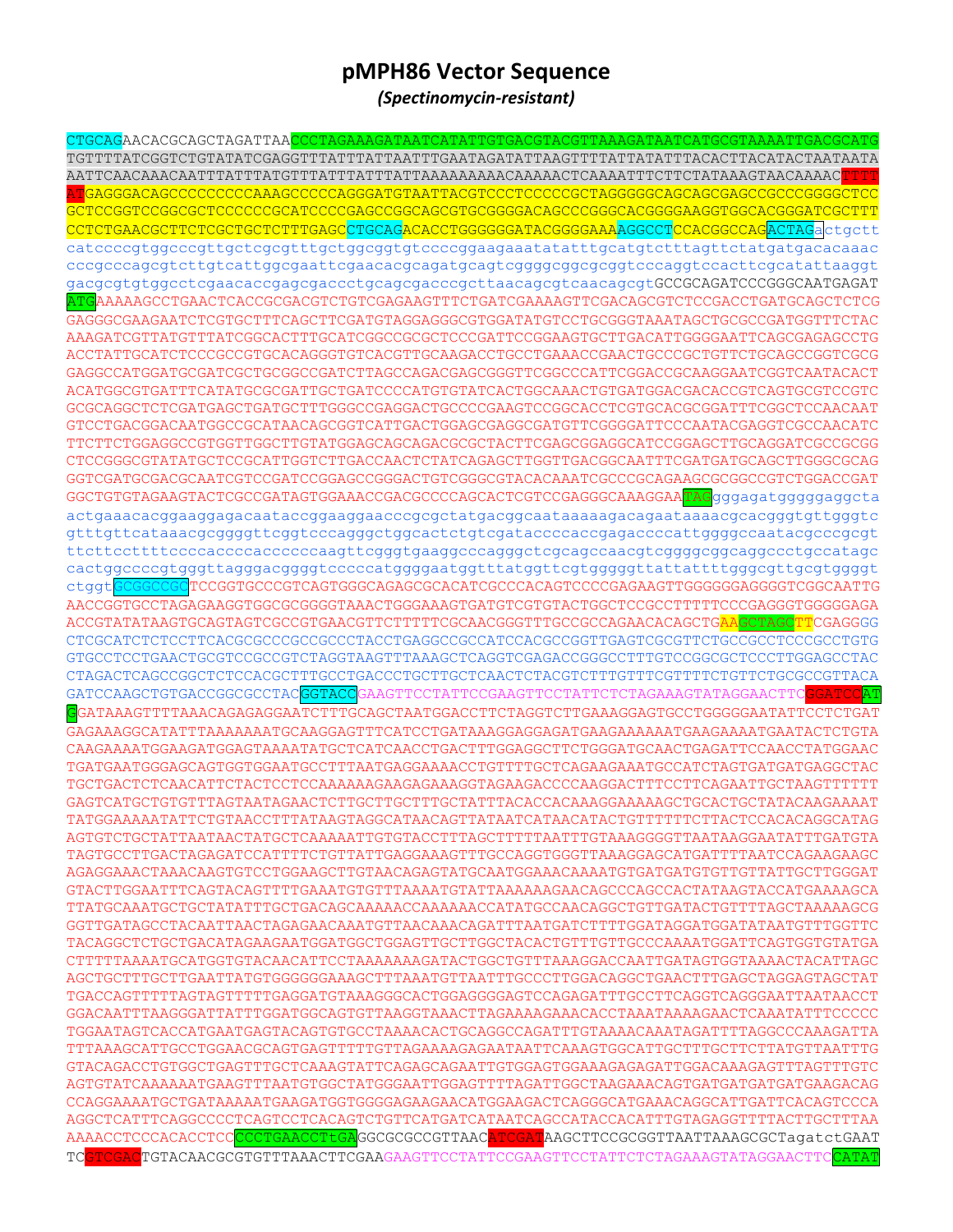GATTTAAATGATCTAACTAACTAAACTTGTTTATTGCANCTTATAATGGTTACAAATAAAGCAATAGCATCACAAATTTCACAAATA AAGCATTTTTTTCACTGCATTCTAGTTGTGGTTTGTCCAAACTCATCAATGTATCTTATCATGTCTGGAATGACTCAAATGATGTCA ATTAGTCTATCAGAAGCTCATCTGGTCTCCCTTCCGGGGGACAAGACATCCCTGTTTAATATTTAAACAGCAGTGTTCCCAAACTGG GTTCTTATATCCCTTGCTCTGGTCAACCAGGTTGCAGGGTTTCCTGTCCTCACAGGAACGAAGTCCCTAAAGAAACAGTGGCAGCCA GGTTTAGCCCCGGAATTGACTGGATTCCTTTTTTAGGGCCCATTGGTATGGCTTTTTCCCCGTATCCCCCCAGGTGTCTGCAGGCTC AAAGAGCAGCGAGAAGCGTTCAGAGGAAAGCGATCCCGTGCCACCTTCCCCGTGCCCGGGCTGTCCCCGCACGCTGCCGGCTCGGGG ATGCGGGGGGAGCGCCGGACCGGAGCGGAGCCCCGGGCGGCTCGCTGCTGCCCCCTAGCGGGGGAGGGACGTAATTACATCCCTGGG <mark>GGCTTTGGGGGGGGGCTGTCCC<mark>TGATATC</mark>TATAACAAGAAAATATATATATAATAAGTTATCACGTAAGTAGAACATGAAATAACAA</mark> TATAATTATCGTATGAGTTAAATCTTAAAAGTCACGTAAAAGATAATCATGCGTCATTTTGACTCACGCGGTCGTTATAGTTCAAAA TCAGTGACACTTACCGCATTGACAAGCACGCCTCACGGGAGCTCCAAGCGGCGACTGAGATGTCCTAAATGCACAGCGACGGATTCG CGCTATTTAGAAAGAGAGAGCAATATTTCAAGAATGCATGCGTCAATTTTACGCAGACTATCTTTCTAGGGTTAATCTAGCTGCATC AGGATCATATCGTCGGGTCTTTTTTCATCGCCCAAGCTGGCGCTATCTGGGCATCGGGGAGGAAGAAGCCCGTGCCTTTTCCCGCGA GGTTGAAGCGGCATGGAAAGAGTTTGCCGAGGATGACTGCTGCTGCATTGACGTTGAGCGAAAACGCACGTTTACCATGATGATTCG GGAAGGTGTGGCCATGCACGCCTTTAACGGTGAACTGTTCGTTCAGGCCACCTGGGATACCAGTTCGTCGCGGCTTTTCCGGACACA GTTCCGGATGGTCAGCCCGAAGCGCATCAGCAACCCGAACAATACCGGCGACAGCCGGAACTGCCGTGCCGGTGTGCAGATTAATGA CAGCGGTGCGGCGCTGGGATATTACGTCAGCGAGGACGGGTATCCTGGCTGGATGCCGCAGAAATGGACATGGATACCCCGTGAGTT ACCCGGCGGGCGCGCTTGGCGTAATCATGGTCATAGCTGTTTCCTGTGTGAAATTGTTATCCGCTCACAATTCCACACAACATACGA GCCGGAAGCATAAAGTGTAAAGCCTGGGGTGCCTAATGAGTGAGCTAACTCACATTAATTGCGTTGCGCTCACTGCCCGCTTTCCAG TCGGGAAACCTGTCGTGCCAGCTGCATTAATGAATCGGCCAACGCGCGGGGAGAGGCGGTTTGCGTATTGGGCGCTCTTCCGCTTCC TCGCTCACTGACTCGCTGCGCTCGGTCGTTCGGCTGCGGCGAGCGGTATCAGCTCACTCAAAGGCGGTAATACGGTTATCCACAGAA TCAGGGGATAACGCAGGAAAGAACATGTGAGCAAAAGGCCAGCAAAAGGCCAGGAACCGTAAAAAGGCCGCGTTGCTGGCGTTTTTC CATAGGCTCCGCCCCCCTGACGAGCATCACAAAAATCGACGCTCAAGTCAGAGGTGGCGAAACCCGACAGGACTATAAAGATACCAG GCGTTTCCCCCTGGAAGCTCCCTCGTGCGCTCTCCTGTTCCGACCCTGCCGCTTACCGGATACCTGTCCGCCTTTCTCCCTTCGGGA AGCGTGGCGCTTTCTCATAGCTCACGCTGTAGGTATCTCAGTTCGGTGTAGGTCGTTCGCTCCAAGCTGGGCTGTGTGCACGAACCC CCCGTTCAGCCCGACCGCTGCGCCTTATCCGGTAACTATCGTCTTGAGTCCAACCCGGTAAGACACGACTTATCGCCACTGGCAGCA GCCACTGGTAACAGGATTAGCAGAGCGAGGTATGTAGGCGGTGCTACAGAGTTCTTGAAGTGGTGGCCTAACTACGGCTACACTAGA AGGACAGTATTTGGTATCTGCGCTCTGCTGAAGCCAGTTACCTTCGGAAAAAGAGTTGGTAGCTCTTGATCCGGCAAACAAACCACC GCTGGTAGCGGTGGTTTTTTTGTTTGCAAGCAGCAGATTACGCGCAGAAAAAAAGGATCTCAAGAAGATCCTTTGATCTTTTCTACG GGGTCTGACGCTCAGTGGAACGAAAACTCACGTTAAGGGATTTTGGTCATGAGATTATCAAAAAGGATCTTCACCTAGATCCTTTTA AATTAAAAATGAAGTTTTAAATCAATCTAAAGTATATATGAGTAAACTTGGTCTGACAGTTACCAATGCTTAATCAGTGAGGCACCT ATCTCAGCGATCTGTCTATTTCGTTCATCCATAGTTGCCTGACTCCCCGTCGTGTAGATAACTACGATACGGGAGGGCTTACCATCT GGCCCCAGTGCTGCAATGATACCGCGAGACCCACGCTCACCGGCTCCAGATTTATCAGCAATAAACCAGCCAGCCGGAAGGGCCGAG CGCAGAAGTGGTCCTGCAACTTTATCCGCCTCCATCCAGTCTATTAATTGTTGCCGGGAAGCTAGAGTAAGTAGTTCGCCAGTTAAT AGTTTGCGCAACGTTGTTGCCATTGCTACAGGCATCGTGGTGTCACGCTCGTCGTTTGGTATGGCTTCATTCAGCTCCGGTTCCCAA CGATCAAGGCGAGTTACATGATCCCCCATGTTGTGCAAAAAAGCGGTTAGCTCCTTCGGTCCTCCGATCGTTGTCAGAAGTAAGTTG GCCGCAGTGTTATCACTCATGGTTATGGCAGCACTGCATAATTCTCTTACTGTCATGCCATCCGTAAGATGCTTTTCTGTGACTGGT GAGTGTACCAGCCAGGACAGAAATGCCTCGACTTCGCTGCTACCCAAGGTTGCCGGGTGACGCACACCGTGGAAACGGATGAAGGCA CGAACCCAGTGGACATAAGCCTGTTCGGTTCGTAAGCTGTAATGCAAGTAGCGTATGCGCTCACGCAACTGGTCCAGAACCTTGACC GAACGCAGCGGTGGTAACGGCGCAGTGGCGGTTTTCATGGCTTGTTATGACTGTTTTTTTGGGGTACAGTCTATGCCTCGGGCATCC AAGCAGCAAGCGCGTTACGCCGTGGGTCGATGTTTGATGTTATGGAGCAGCAACGATGTTACGCAGCAGGGCAGTCGCCCTAAAACA AAGTTAAACATTATGAGGGAAGCGGTGATCGCCGAAGTATCGACTCAACTATCAGAGGTAGTTGGCGTCATCGAGCGCCATCTCGAA CCGACGTTGCTGGCCGTACATTTGTACGGCTCCGCAGTGGATGGCGGCCTGAAGCCACACAGTGATATTGATTTGCTGGTTACGGTG ACCGTAAGGCTTGATGAAACAACGCGGCGAGCTTTGATCAACGACCTTTTGGAAACTTCGGCTTCCCCTGGAGAGAGCGAGATTCTC CGCGCTGTAGAAGTCACCATTGTTGTGCACGACGACATCATTCCGTGGCGTTATCCAGCTAAGCGCGAACTGCAATTTGGAGAATGG CAGCGCAATGACATTCTTGCAGGTATCTTCGAGCCAGCCACGATCGACATTGATCTGGCTATCTTGCTGACAAAAGCAAGAGAACAT AGCGTTGCCTTGGTAGGTCCAGCGGCGGAGGAACTCTTTGATCCGGTTCCTGAACAGGATCTATTTGAGGCGCTAAATGAAACCTTA ACGCTATGGAACTCGCCGCCCGACTGGGCTGGCGATGAGCGAAATGTAGTGCTTACGTTGTCCCGCATTTGGTACAGCGCAGTAACC GGCAAAATCGCGCCGAAGGATGTCGCTGCCGACTGGGCAATGGAGCGCCTGCCGGCCCAGTATCAGCCCGTCATACTTGAAGCTAGA CAGGCTTATCTTGGACAAGAAGAAGATCGCTTGGCCTCGCGCGCAGATCAGTTGGAAGAATTTGTCCACTACGTGAAAGGCGAGATC ACCAAGGTAGTCGGCAAATAACCCTCGAGCCACCCATGACCAAAATCCCTTAACGTGAGTTA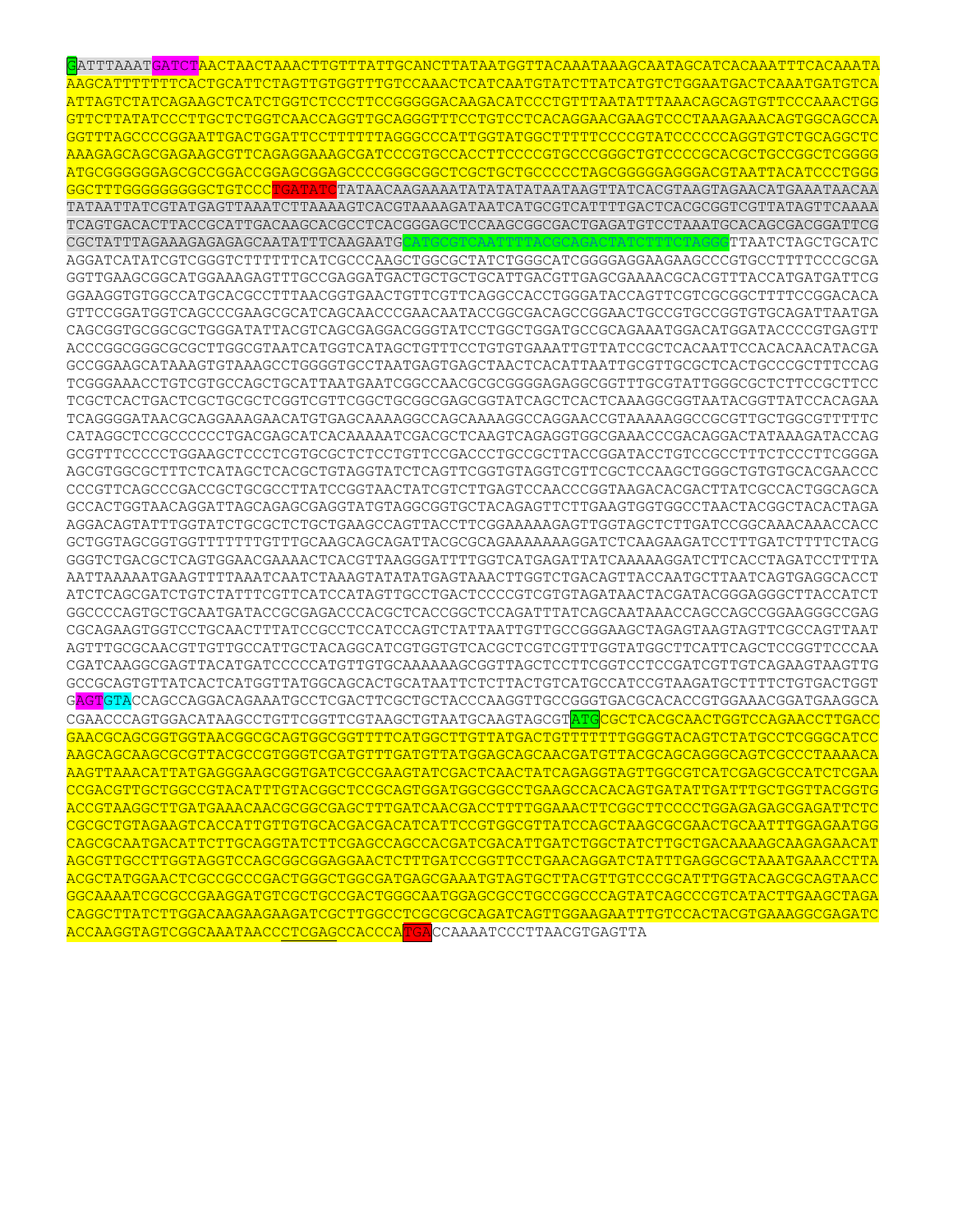|           | Unique enzymes in pMPH86:     |                                             |           |      |         |      | 6659 | 6669 | 6693 | 6736 |
|-----------|-------------------------------|---------------------------------------------|-----------|------|---------|------|------|------|------|------|
|           |                               |                                             |           |      |         |      | 6743 | 6764 | 6855 | 6883 |
| BsiW I    | $C$ GTAC, G                   | 51                                          |           |      |         |      | 7010 | 7029 | 7150 | 7260 |
| Spl I     | $C$ GTAC, G                   | 51                                          |           |      |         |      | 7395 | 7404 | 7766 | 7857 |
| Stu I     | AGG   CCT                     | 498                                         |           |      |         |      | 8048 | 8094 | 8361 | 8381 |
| Sfi I     | GGCCN, NNN NGGCC 504          |                                             |           |      |         |      | 8549 | 8646 | 8658 | 8725 |
| Aat II    | $G$ , $ACGT$ $C$              | 812                                         |           |      |         |      | 8788 | 8984 | 8987 | 9065 |
| BsmB I    | CGTCTC 7/11                   | 853                                         |           |      |         |      | 9112 |      |      |      |
| Sca I     | AGT   ACT                     | 1755                                        |           |      | Afl III | (3)  | 699  | 4975 | 6810 |      |
| Xcm I     |                               | CCANNNN, N`NNNNTGG2096                      |           |      | Age I   | (1)  | 2265 |      |      |      |
| PpuM I    | RG`GWC, CY                    | 2115                                        |           |      | Aha II  | (4)  | 809  | 1777 | 2716 | 8592 |
| Not I     | GC `GGCC, GC                  | 2183                                        |           |      | Ahd I   | (1)  | 7703 |      |      |      |
| Age I     | $A$ $CCGG, T$                 | 2265                                        |           |      | Alu I   | (42) | 16   | 865  | 897  | 939  |
| Nhe I     | $G$ CTAG, $C$                 | 2423                                        |           |      |         |      | 1324 | 1549 | 1614 | 1643 |
| Bsu36 I   | CC `TNA, GG                   | 2472                                        |           |      |         |      | 2417 | 2423 | 2427 | 2565 |
| Kas I     | G`GCGC, C                     | 2715                                        |           |      |         |      | 2706 | 2819 | 3285 | 3439 |
| Nar I     | GG CG, CC                     | 2716                                        |           |      |         |      | 3596 | 3819 | 4092 | 4122 |
| Ehe I     | GGC   GCC                     | 2717                                        |           |      |         |      | 4163 | 4173 | 4927 | 5237 |
| Bbe I     | G, GCGC `C                    | 2719                                        |           |      |         |      | 5871 | 5997 | 6040 | 6475 |
| Acc65 I   | $G$ GTAC, $C$                 | 2724                                        |           |      |         |      | 6570 | 6634 | 6752 | 6978 |
| Asp718    | $G$ GTAC, $C$                 | 2724                                        |           |      |         |      | 7068 | 7114 | 7371 | 7892 |
| Kpn I     | $G$ , $G$ TAC $C$             | 2728                                        |           |      |         |      | 7992 | 8055 | 8302 | 8732 |
| BamH I    | $G$ $GATC$ , $C$              | 2778                                        |           |      |         |      | 8846 | 9218 |      |      |
| PflM I    | CCAN, NNN `NTGG               | 3039                                        |           |      | Alw I   | (19) | 434  | 762  | 1245 | 1563 |
| Asc I     | GG`CGCG, CC                   | 4906                                        |           |      |         |      | 1672 | 2694 | 2774 | 2785 |
| Cla I     | AT CG, AT                     | 4920                                        |           |      |         |      | 3493 | 5509 | 6013 | 7372 |
| Eco47 III | AGC   GCT                     | 4947                                        |           |      |         |      | 7458 | 7458 | 7555 | 7556 |
| Bgl II    | A GATC, T                     | 4951                                        |           |      |         |      | 8020 | 8997 | 9026 |      |
| Sal I     | $G$ `TCGA, C                  | 4963                                        |           |      | AlwN I  | (3)  | 2079 | 3924 | 7226 |      |
| Acc I     | GT `MK, AC                    | 4964                                        |           |      | Apa I   | (1)  | 5435 |      |      |      |
| Pme I     | CTTT   AAAC                   | 4984                                        |           |      | ApaL I  | (4)  | 1065 | 1367 | 7124 | 8813 |
| Xmn I     | GAANN   NNTTC                 | 4996                                        |           |      | Apo I   | (8)  | 175  | 233  | 635  | 1028 |
| Bsp120 I  | G`GGCC, C                     | 5431                                        |           |      |         |      | 3663 | 4957 | 5121 | 9281 |
| Apa I     | G, GGCC `C                    | 5435                                        |           |      | Asc I   | (1)  | 4906 |      |      |      |
| BstX I    | CCAN, NNNN `NTGG              | 5442                                        |           |      | Ase I   | (7)  | 122  | 3406 | 4255 | 6346 |
| ECOR V    | GAT   ATC                     | 5682                                        |           |      |         |      | 6581 | 6640 | 7875 |      |
| Sac I     | G, AGCT `C                    | 5873                                        |           |      | Asp718  | (1)  | 2724 |      |      |      |
| Sph I     | $G$ , CAT $G$ $C$             | 5957                                        |           |      | Ava I   | (11) | 339  | 377  | 403  | 770  |
| Msc I     | TGG   CCA                     | 6189                                        |           |      |         |      | 2232 | 2334 | 5537 | 5563 |
| Sap I     | GCTCTTC 8/11                  | 6694                                        |           |      |         |      | 5601 | 8430 | 9334 |      |
| HgiE II   |                               | ACCNNNNNNGGT -1/137389                      |           |      | Ava II  | (14) | 355  | 669  | 676  | 1193 |
| Ahd I     | GACNN, N`NNGTC                | 7703                                        |           |      |         |      | 1734 | 1939 | 2115 | 2825 |
| Fsp I     | TGC   GCA                     | 7925                                        |           |      |         |      | 4059 | 5586 | 7841 | 8063 |
| BstE II   | $G$ GTNAC, $C$                | 8698                                        |           |      |         |      | 8337 | 8978 |      |      |
| Blp I     | GC TNA, GC                    | 8847                                        |           |      | BamH I  | (1)  | 2778 |      |      |      |
| Esp I     | $GC$ `TNA, $GC$               | 8847                                        |           |      | Ban I   | (8)  | 1359 | 2193 | 2268 | 2524 |
| PaeR7 I   | $C$ TCGA, G                   | 9334                                        |           |      |         |      | 2715 | 2724 | 6554 | 7651 |
| Xho I     | $C$ TCGA, G                   | 9334                                        |           |      | Ban II  | (6)  | 347  | 2053 | 2439 | 5435 |
|           | Number of enzymes = $46$      |                                             |           |      |         |      | 5601 | 5873 |      |      |
|           |                               |                                             |           |      | Bbe I   | (1)  | 2719 |      |      |      |
|           |                               |                                             |           |      | Bbs I   | (3)  | 3187 | 4699 | 4753 |      |
|           |                               | The following enzymes do not cut in pMPH86: |           |      | Bbv I   | (23) | 25   | 337  | 340  | 398  |
|           |                               |                                             |           |      |         |      | 742  | 874  | 1132 | 1525 |
| Afl II    | Avr II                        | Bsp1286 I                                   | Bst1107 I |      |         |      | 1652 | 2067 | 2828 | 4101 |
| Eco72 I   |                               |                                             |           |      |         |      | 5401 | 5500 | 7229 | 7232 |
| Fse I     | Nru I                         | Pml I                                       | SnaB I    | Spe  |         |      | 7438 | 8132 | 8370 | 8455 |
| I.        |                               |                                             |           |      |         |      | 8499 | 8515 | 8887 |      |
|           |                               |                                             |           |      | Bbv II  | (3)  | 3186 | 4698 | 4752 |      |
|           | pMPH86: sites sorted by name: |                                             |           |      | Bcl I   | (2)  | 4826 | 8736 |      |      |
|           |                               |                                             |           |      | Bcn I   | (20) | 341  | 342  | 405  | 406  |
| Aat II    | 812<br>(1)                    |                                             |           |      |         |      | 565  | 772  | 773  | 1572 |
| Acc I     | (1)<br>4964                   |                                             |           |      |         |      | 1688 | 2580 | 5257 | 5406 |
| Acc65 I   | (1)<br>2724                   |                                             |           |      |         |      | 5539 | 5540 | 5603 | 5604 |
| Aci I     | (93)<br>315                   | 336                                         | 348       | 370  |         |      | 6443 | 7191 | 7887 | 8234 |
|           | 393                           | 555                                         | 612       | 662  | Bfa I   | (24) | 17   | 28   | 318  | 513  |
|           | 667                           | 738                                         | 762       | 804  |         |      | 2273 | 2424 | 2550 | 2612 |
|           | 928                           | 993                                         | 1060      | 1110 |         |      | 2758 | 2832 | 3115 | 3493 |
|           | 1130                          | 1154                                        | 1176      | 1196 |         |      | 3850 | 4164 | 4949 | 5023 |
|           | 1373                          | 1411                                        | 1421      | 1534 |         |      | 5156 | 5624 | 5983 | 5994 |
|           | 1562                          | 1564                                        | 1585      | 1714 |         |      | 7305 | 7558 | 7893 | 9219 |
|           | 1724                          | 1864                                        | 1930      | 1997 | Bgl I   | (3)  | 504  | 7823 | 9170 |      |
|           | 2070                          | 2182                                        | 2186      | 2287 | Bgl II  | (1)  | 4951 |      |      |      |
|           | 2324                          | 2404                                        | 2460      | 2463 | Blp I   | (1)  | 8847 |      |      |      |
|           | 2478                          | 2509                                        | 2516      | 2543 | Bpm I   | (6)  | 1453 | 1507 | 3970 | 4237 |
|           | 3827                          | 4931                                        | 4933      | 5549 |         |      | 7773 | 8790 |      |      |
|           | 5572                          | 5594                                        | 5606      | 5627 | Bsa I   | (4)  | 1967 | 2568 | 5251 | 7764 |
|           | 5811                          | 5844                                        | 5878      | 6086 | BsaA I  | (3)  | 5720 | 5778 | 9295 |      |
|           | 6099                          | 6248                                        | 6355      | 6360 | BsaB I  | (2)  | 3553 | 4831 |      |      |
|           | 6408                          | 6445                                        | 6500      | 6603 | BsaH I  | (4)  | 809  | 1777 | 2716 | 8592 |
|           |                               |                                             |           |      |         |      |      |      |      |      |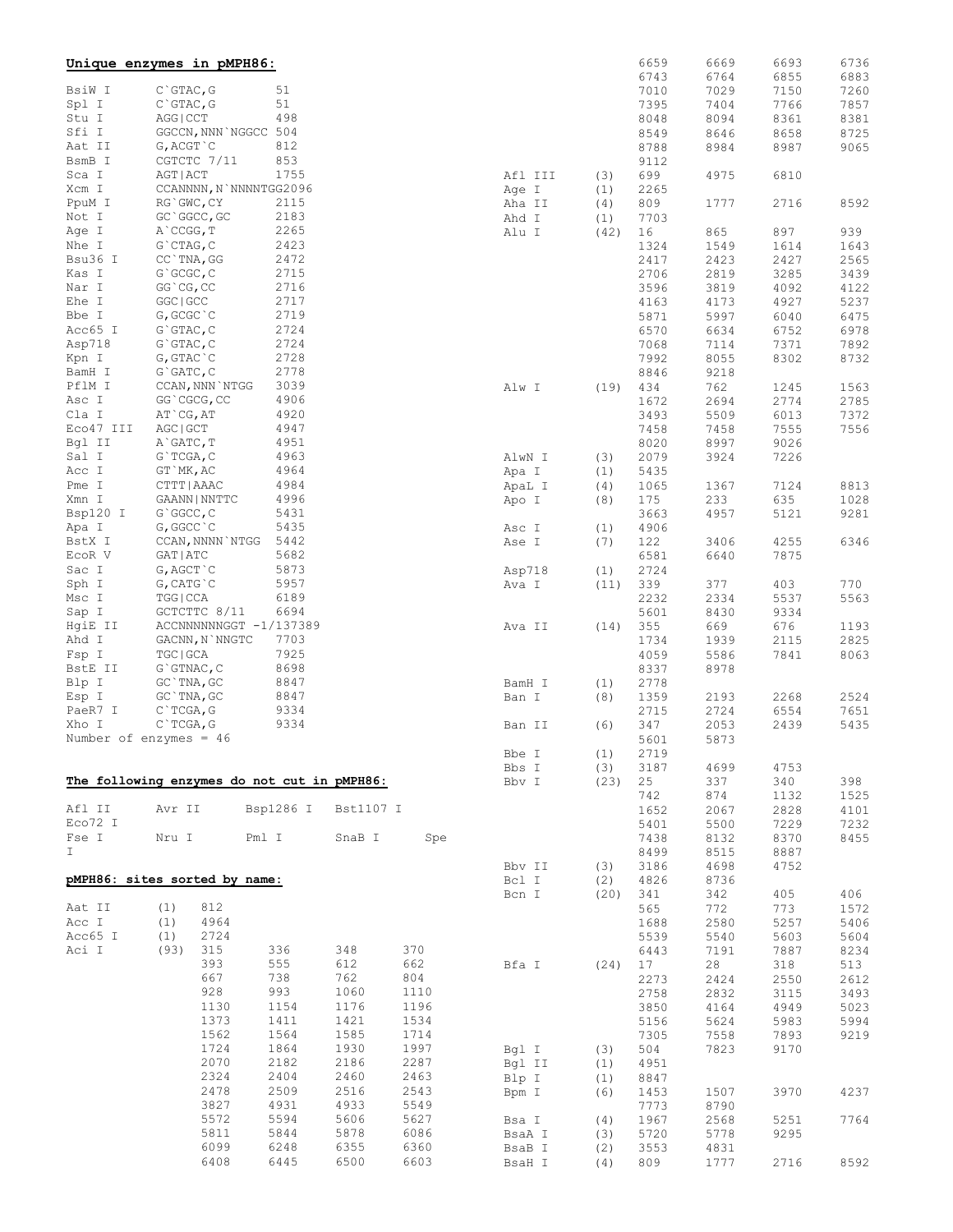| BsaJ I   | (51) | 289<br>403<br>562 | 290<br>476<br>672 | 339<br>502<br>770 | 340<br>529<br>1137 | BstU I    | (38) | 545<br>995<br>1373 | 667<br>1130<br>1522 | 701<br>1241<br>1564 | 806<br>1307<br>1724 |
|----------|------|-------------------|-------------------|-------------------|--------------------|-----------|------|--------------------|---------------------|---------------------|---------------------|
|          |      | 1338              | 1493              | 1562              |                    |           |      |                    |                     |                     |                     |
|          |      |                   |                   |                   | 1793               |           |      | 1866               | 1930                | 1999                | 2287                |
|          |      | 1942              | 1943              | 2045              | 2046               |           |      | 2456               | 2501                | 4908                | 4933                |
|          |      | 2098              | 2121              | 2335              | 2599               |           |      | 4977               | 5811                | 5917                | 6088                |
|          |      | 2782              | 2851              | 3187              | 4141               |           |      | 6248               | 6451                | 6657                | 6659                |
|          |      | 4349              | 4784              | 4931              | 5255               |           |      | 6857               | 7438                | 7768                | 8452                |
|          |      | 5403              | 5464              | 5537              | 5600               |           |      | 8725               | 8790                | 8853                | 9146                |
|          |      | 5601              | 5650              | 5651              | 6118               |           |      | 9262               | 9264                |                     |                     |
|          |      | 6229              | 6549              | 6970              | 8223               | BstX I    | (1)  | 5442               |                     |                     |                     |
|          |      | 8246              | 8429              | 8460              | 8767               | BstY I    | (10) | 766                | 2698                | 2778                | 3497                |
|          |      | 8831              | 8970              | 9312              |                    |           |      | 4951               | 7451                | 7462                | 7548                |
| BsaW I   | (14) | 352               | 1006              | 1543              | 1679               |           |      | 7560               | 9019                |                     |                     |
|          |      | 1852              | 2190              | 2265              | 5588               | Bsu36 I   | (1)  | 2472               |                     |                     |                     |
|          |      | 6256              | 6268              | 7016              | 7163               | Cac8 I    | (49) | 333                | 384                 | 391                 | 467                 |
|          |      | 7994              | 9004              |                   |                    |           |      | 543                | 553                 | 759                 | 1110                |
| BseR I   | (2)  | 2935              | 3145              |                   |                    |           |      | 1311               | 1371                | 1551                | 1714                |
| Bsg I    | (3)  | 2383              | 3271              | 6360              |                    |           |      | 1950               | 1997                | 2053                | 2075                |
| BsiC I   | (2)  | 639               | 4990              |                   |                    |           |      | 2425               | 2439                | 2460                | 2623                |
| BsiE I   | (11) | 993               | 1128              | 1149              | 1158               |           |      | 2651               | 3254                | 4396                | 4908                |
|          |      | 1728              | 2186              | 5815              | 6726               |           |      | 5477               | 5553                | 5560                | 5611                |
|          |      | 7150              | 8073              | 8919              |                    |           |      | 5858               | 5955                | 6042                | 6196                |
| BsiHKA I | (5)  | 1069              | 1371              | 5873              | 7128               |           |      | 6447               | 6451                | 6603                | 6632                |
|          |      | 8817              |                   |                   |                    |           |      | 6741               | 6827                | 6864                | 7424                |
| BsiW I   | (1)  | 51                |                   |                   |                    |           |      | 7815               | 8448                | 8625                | 8730                |
| Bsm I    | (3)  | 3074              | 5151              | 5955              |                    |           |      | 8910               | 9079                | 9185                | 9189                |
| BsmA I   | (6)  | 852               | 1839              | 1968              | 2569               |           |      | 9264               |                     |                     |                     |
|          |      | 5250              | 7765              |                   |                    | Cfr10 I   |      | 382                | 1123                | 2265                | 2489                |
|          |      |                   |                   |                   |                    |           | (12) |                    |                     |                     |                     |
| BsmB I   | (1)  | 853               |                   |                   |                    |           |      | 2621               | 2712                | 5558                | 6309                |
| BsmF I   | (17) | 281               | 291               | 410               | 545                |           |      | 6333               | 7783                | 9134                | 9187                |
|          |      | 655               | 1702              | 1925              | 2101               | Cla I     | (1)  | 4920               |                     |                     |                     |
|          |      | 2122              | 2214              | 4766              | 5273               | Csp6 I    | (19) | $52\,$             | 1701                | 1754                | 2315                |
|          |      | 5356              | 5530              | 5649              | 5659               |           |      | 2725               | 2957                | 3430                | 3656                |
|          |      | 9094              |                   |                   |                    |           |      | 3671               | 3728                | 4022                | 4373                |
| BsoF I   | (72) | 14                | 326               | 329               | 336                |           |      | 4526               | 4970                | 8184                | 8417                |
|          |      | 387               | 454               | 663               | 731                |           |      | 8630               | 8638                | 9121                |                     |
|          |      | 762               | 863               | 940               | 993                | Dde I     | (17) | 1163               | 2472                | 2566                | 2617                |
|          |      | 1121              | 1152              | 1155              | 1411               |           |      | 3025               | 3098                | 3210                | 4307                |
|          |      | 1514              | 1562              | 1565              | 1641               |           |      | 4540               | 4668                | 4751                | 4804                |
|          |      | 1725              | 2056              | 2071              | 2183               |           |      | 5885               | 7085                | 7494                | 7660                |
|          |      | 2186              | 2404              | 2463              | 2478               |           |      | 8847               |                     |                     |                     |
|          |      | 2509              | 2817              | 3286              | 3754               | Dpn I     | (37) | 429                | 768                 | 830                 | 963                 |
|          |      | 4090              | 4093              | 5390              | 5489               |           |      | 1148               | 1161                | 1251                | 1558                |
|          |      | 5556              | 5607              | 5614              | 5617               |           |      | 1678               | 2700                | 2780                | 3499                |
|          |      | 5879              | 5998              | 6100              | 6131               |           |      | 3883               | 4828                | 4953                | 5058                |
|          |      | 6134              | 6249              | 6361              | 6408               |           |      | 5515               | 6008                | 7378                | 7453                |
|          |      | 6635              | 6716              | 6734              | 6737               |           |      | 7464               | 7472                | 7550                | 7562                |
|          |      | 6855              | 7010              | 7153              | 7218               |           |      | 7667               | 8008                | 8026                | 8072                |
|          |      | 7221              | 7427              | 7755              | 8094               |           |      | 8555               | 8738                | 8918                | 8928                |
|          |      | 8121              | 8216              | 8359              | 8444               |           |      | 9003               | 9021                | 9249                | 9270                |
|          |      | 8488              | 8504              | 8659              | 8726               |           |      | 9308               |                     |                     |                     |
|          |      | 8876              | 8985              | 9065              | 9162               | DpnII     | (37) | 427                | 766                 | 828                 | 961                 |
| Bsp120 I | (1)  | 5431              |                   |                   |                    |           |      | 1146               | 1159                | 1249                | 1556                |
| BspH I   | (2)  | 4823              | 7530              |                   |                    |           |      | 1676               | 2698                | 2778                | 3497                |
|          |      | 1098              | 8885              |                   |                    |           |      | 3881               | 4826                | 4951                | 5056                |
| BspM I   | (2)  | 1006              | 1543              | 1679              | 6256               |           |      | 5513               | 6006                | 7376                | 7451                |
| BspM II  | (5)  |                   |                   |                   |                    |           |      |                    |                     |                     |                     |
|          |      | 6268              |                   |                   |                    |           |      | 7462               | 7470                | 7548                | 7560                |
| Bsr I    | (24) | 1270              | 1435              | 2095              | 2300               |           |      | 7665               | 8006                | 8024                | 8070                |
|          |      | 2321              | 4049              | 4182              | 4219               |           |      | 8553               | 8736                | 8916                | 8926                |
|          |      | 5308              | 5418              | 6239              | 6611               |           |      | 9001               | 9019                | 9247                | 9268                |
|          |      | 7217              | 7230              | 7344              | 7750               |           |      | 9306               |                     |                     |                     |
|          |      | 7868              | 7911              | 8178              | 8273               | Dra I     | (14) | 2561               | 2797                | 2887                | 3691                |
|          |      | 8338              | 9076              | 9172              | 9194               |           |      | 4009               | 4055                | 4126                | 4441                |
| BsrB I   | (7)  | 350               | 1176              | 1534              | 2188               |           |      | 4871               | 4984                | 5052                | 5285                |
|          |      | 5594              | 6502              | 6743              |                    |           |      | 7569               | 7588                |                     |                     |
| BsrD I   | (8)  | 782               | 3619              | 4445              | 4498               | Dra III   | (5)  | 1073               | 1366                | 8247                | 8675                |
|          |      | 7764              | 7938              | 8887              | 9180               |           |      | 9295               |                     |                     |                     |
| BsrG I   | (3)  | 2956              | 4021              | 4969              |                    | Drd I     | (4)  | 1289               | 1670                | 5889                | 6918                |
| BssH II  | (3)  | 4906              | 6449              | 9262              |                    | Dsa I     | (12) | 502                | 529                 | 1137                | 1493                |
| BssS I   | (3)  | 885               | 1364              | 6983              |                    |           |      | 1562               | 2098                | 2121                | 2782                |
| BstB I   | (2)  | 639               | 4990              |                   |                    |           |      | 4931               | 8246                | 8460                | 8831                |
| BstE II  | (1)  | 8698              |                   |                   |                    | Eae I     | (10) | 505                | 990                 | 1155                | 1408                |
| BstN I   | (24) | 291               | 477               | 674               | 1944               |           |      | 1725               | 2183                | 6187                | 6649                |
|          |      | 2047              | 2852              | 3529              | 3590               |           |      | 8091               | 8625                |                     |                     |
|          |      | 4263              | 4351              | 4452              | 4701               | Eag I     | (4)  | 990                | 1155                | 1725                | 2183                |
|          |      | 5336              | 5394              | 5466              | 5652               | Ear I     | (2)  | 3162               | 6694                |                     |                     |
|          |      | 6230              | 6397              | 6550              | 6838               | Eco47 III | (1)  | 4947               |                     |                     |                     |
|          |      | 6959              | 6972              | 8192              | 8769               | Eco57 I   | (5)  | 2438               | 3185                | 4226                | 7357                |
|          |      |                   |                   |                   |                    |           |      |                    |                     |                     |                     |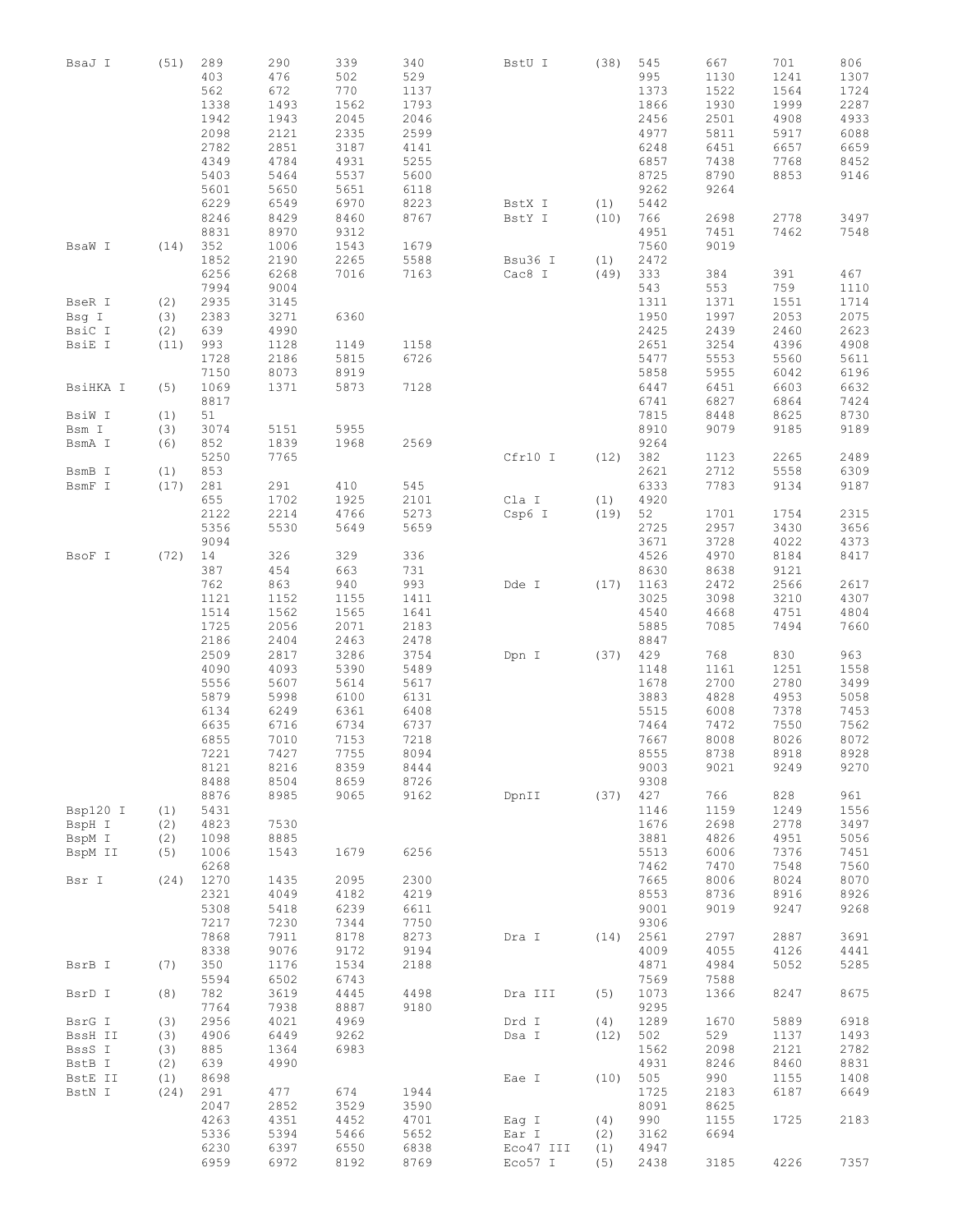|           | (5)        | 8683<br>2276 | 2471 | 2914 | 4145 |          |            | 8604<br>9034 | 8792<br>9128 | 8853<br>9148 | 8880<br>9183 |
|-----------|------------|--------------|------|------|------|----------|------------|--------------|--------------|--------------|--------------|
| ECON I    |            | 5426         |      |      |      |          |            | 9264         | 9266         |              |              |
| Eco0109 I | (4)        | 2076         | 2115 | 4799 | 5431 | HinC II  | (6)        | 752          | 1621         | 3865         | 4915         |
| EcoR I    | (3)        | 635          | 1028 | 4957 |      |          |            | 4965         | 5332         |              |              |
| ECOR II   | (24)       | 289          | 475  | 672  | 1942 | Hind II  | (6)        | 752          | 1621         | 3865         | 4915         |
|           |            |              |      |      |      |          |            |              |              |              |              |
|           |            | 2045         | 2850 | 3527 | 3588 |          |            | 4965         | 5332         |              |              |
|           |            | 4261         | 4349 | 4450 | 4699 | HinD III | (3)        | 3594         | 4120         | 4925         |              |
|           |            | 5334         | 5392 | 5464 | 5650 | Hinf I   | (26)       | 881          | 1003         | 1203         | 1454         |
|           |            | 6228         | 6395 | 6548 | 6836 |          |            | 2496         | 2615         | 2808         | 3029         |
|           |            | 6957         | 6970 | 8190 | 8767 |          |            | 3138         | 3221         | 3987         | 4224         |
| ECOR V    | (1)        | 5682         |      |      |      |          |            | 4749         | 4773         | 5206         | 5418         |
| Ehe I     | (1)        | 2717         |      |      |      |          |            | 5804         | 5912         | 6173         | 6645         |
| Esp I     | (1)        | 8847         |      |      |      |          |            | 6710         | 6785         | 7181         | 7698         |
| Fnu4H I   | (72)       | 14           | 326  | 329  | 336  |          |            | 8569         | 8782         |              |              |
|           |            | 387          | 454  | 663  | 731  | HinI I   | (4)        | 809          | 1777         | 2716         | 8592         |
|           |            | 762          | 863  | 940  | 993  | HinP I   | (50)       | 361          | 665          | 942          | 995          |
|           |            | 1121         | 1152 | 1155 | 1411 |          |            | 1239         | 1307         | 1522         | 1649         |
|           |            | 1514         | 1562 | 1565 | 1641 |          |            | 1722         | 1866         | 2213         | 2285         |
|           |            | 1725         | 2056 | 2071 | 2183 |          |            | 2456         | 2593         | 2688         | 2716         |
|           |            | 2186         | 2404 | 2463 | 2478 |          |            | 4906         | 4908         | 4946         | 5581         |
|           |            | 2509         | 2817 | 3286 | 3754 |          |            | 5917         | 6044         | 6287         | 6363         |
|           |            | 4090         | 4093 | 5390 | 5489 |          |            | 6449         | 6451         | 6592         | 6657         |
|           |            | 5556         | 5607 | 5614 | 5617 |          |            | 6685         | 6718         | 6988         | 7055         |
|           |            | 5879         | 5998 | 6100 | 6131 |          |            | 7155         | 7329         | 7438         | 7831         |
|           |            |              |      |      |      |          |            | 7924         |              |              |              |
|           |            | 6134         | 6249 | 6361 | 6408 |          |            |              | 8323         | 8373         | 8450         |
|           |            | 6635         | 6716 | 6734 | 6737 |          |            | 8602         | 8790         | 8851         | 8878         |
|           |            | 6855         | 7010 | 7153 | 7218 |          |            | 9032         | 9126         | 9146         | 9181         |
|           |            | 7221         | 7427 | 7755 | 8094 |          |            | 9262         | 9264         |              |              |
|           |            | 8121         | 8216 | 8359 | 8444 | Hpa I    | (2)        | 3865         | 4915         |              |              |
|           |            | 8488         | 8504 | 8659 | 8726 | Hpa II   | (48)       | 340          | 353          | 358          | 383          |
|           |            | 8876         | 8985 | 9065 | 9162 |          |            | 404          | 564          | 771          | 1007         |
| Fok I     | (26)       | 307          | 359  | 510  | 1154 |          |            | 1124         | 1357         | 1544         | 1570         |
|           |            | 1527         | 2468 | 2893 | 3030 |          |            | 1680         | 1686         | 1853         | 2191         |
|           |            | 3665         | 3908 | 3956 | 4215 |          |            | 2266         | 2490         | 2578         | 2590         |
|           |            | 4299         | 5254 | 5581 | 5633 |          |            | 2622         | 2713         | 5255         | 5405         |
|           |            | 6135         | 6284 | 6416 | 7669 |          |            | 5538         | 5559         | 5584         | 5589         |
|           |            | 7850         | 8137 | 8269 | 8422 |          |            | 5602         | 6257         | 6269         | 6310         |
|           |            | 8666         | 9167 |      |      |          |            | 6320         | 6334         | 6442         | 6528         |
| Fsp I     | (1)        | 7925         |      |      |      |          |            | 7017         | 7164         | 7190         | 7380         |
| Gdi II    | (13)       | 506          | 989  | 991  | 1154 |          |            | 7784         | 7818         | 7885         | 7995         |
|           |            | 1156         | 1407 | 1724 | 1726 |          |            | 8232         | 9005         | 9135         | 9188         |
|           |            | 2182         | 2184 | 6650 | 8090 | Hph I    | (13)       | 706          | 794          | 2048         | 4353         |
|           |            | 8624         |      |      |      |          |            | 6218         |              |              | 8188         |
|           |            |              |      |      |      |          |            |              | 7547         | 7774         |              |
| Gsu I     | (6)        | 1452         | 1506 | 3969 | 4236 |          |            | 8246         | 8562         | 8709         | 8795         |
|           |            | 7774         | 8789 |      |      |          |            | 9302         |              |              |              |
| Hae I     | (10)       | 498          | 708  | 1136 | 4398 | Kas I    | (1)        | 2715         |              |              |              |
|           |            | 6189         | 6225 | 6825 | 6836 | Kpn I    | (1)        | 2728         |              |              |              |
|           |            | 7288         | 9257 |      |      | Mae I    | (24)       | 17           | 28           | 318          | 513          |
| Hae II    |            | (12) 364     | 2596 | 2719 | 4949 |          |            | 2273         | 2424         | 2550         | 2612         |
|           |            | 5584         | 6047 | 6366 | 6688 |          |            | 2758         | 2832         | 3115         | 3493         |
|           |            | 7058         | 8605 | 9035 | 9184 |          |            | 3850         | 4164         | 4949         | 5023         |
| Hae III   | $(37)$ 498 |              | 507  | 534  | 708  |          |            | 5156         | 5624         | 5983         | 5994         |
|           |            | 992          | 1136 | 1157 | 1185 |          |            | 7305         | 7558         | 7893         | 9219         |
|           |            | 1337         | 1410 | 1492 | 1727 | Mae II   | $(20)$ 50  |              | 54           | 304          | 809          |
|           |            | 1987         | 2044 | 2077 | 2095 |          |            | 1079         | 2062         | 2380         | 2663         |
|           |            | 2185         | 2477 | 2582 | 4398 |          |            | 5638         | 5719         | 5777         | 6142         |
|           |            | 4427         | 4800 | 5433 | 6189 |          |            | 6159         | 6376         | 7513         | 7929         |
|           |            | 6225         | 6651 | 6825 | 6836 |          |            | 8618         | 9104         | 9294         | 9363         |
|           |            | 6854         | 7288 | 7746 | 7826 | Mae III  | (29)       | 46           | 248          | 695          | 1075         |
|           |            | 8093         | 8627 | 8661 | 9191 |          |            | 2692         | 2708         | 3323         | 3599         |
|           |            | 9257         |      |      |      |          |            | 4358         | 5095         | 5773         | 5833         |
|           |            |              |      |      |      |          |            |              |              |              |              |
| Hga I     | $(16)$ 89  |              | 609  | 706  | 738  |          |            | 6436         | 7166         | 7229         | 7345         |
|           |            | 836          | 1288 | 1527 | 1672 |          |            | 7628         | 7959         | 8017         | 8170         |
|           |            | 1784         | 2529 | 5784 | 5947 |          |            | 8235         | 8366         | 8453         | 8497         |
|           |            | 6920         | 7498 | 8246 | 8582 |          |            | 8692         | 8698         | 8800         | 9130         |
| HgiA I    | (5)        | 1069         | 1371 | 5873 | 7128 |          |            | 9368         |              |              |              |
|           |            | 8817         |      |      |      | Mbo I    | (37)       | 427          | 766          | 828          | 961          |
| HqiE II   | (1)        | 7389         |      |      |      |          |            | 1146         | 1159         | 1249         | 1556         |
| Hha I     | $(50)$ 363 |              | 667  | 944  | 997  |          |            | 1676         | 2698         | 2778         | 3497         |
|           |            | 1241         | 1309 | 1524 | 1651 |          |            | 3881         | 4826         | 4951         | 5056         |
|           |            | 1724         | 1868 | 2215 | 2287 |          |            | 5513         | 6006         | 7376         | 7451         |
|           |            | 2458         | 2595 | 2690 | 2718 |          |            | 7462         | 7470         | 7548         | 7560         |
|           |            | 4908         | 4910 | 4948 | 5583 |          |            | 7665         | 8006         | 8024         | 8070         |
|           |            | 5919         | 6046 | 6289 | 6365 |          |            | 8553         | 8736         | 8916         | 8926         |
|           |            | 6451         | 6453 | 6594 | 6659 |          |            | 9001         | 9019         | 9247         | 9268         |
|           |            | 6687         | 6720 | 6990 | 7057 |          |            | 9306         |              |              |              |
|           |            | 7157         | 7331 | 7440 | 7833 | Mbo II   | $(27)$ 231 |              | 578          | 889          | 1472         |
|           |            | 7926         | 8325 | 8375 | 8452 |          |            | 1475         | 1997         | 2939         | 2950         |
|           |            |              |      |      |      |          |            |              |              |              |              |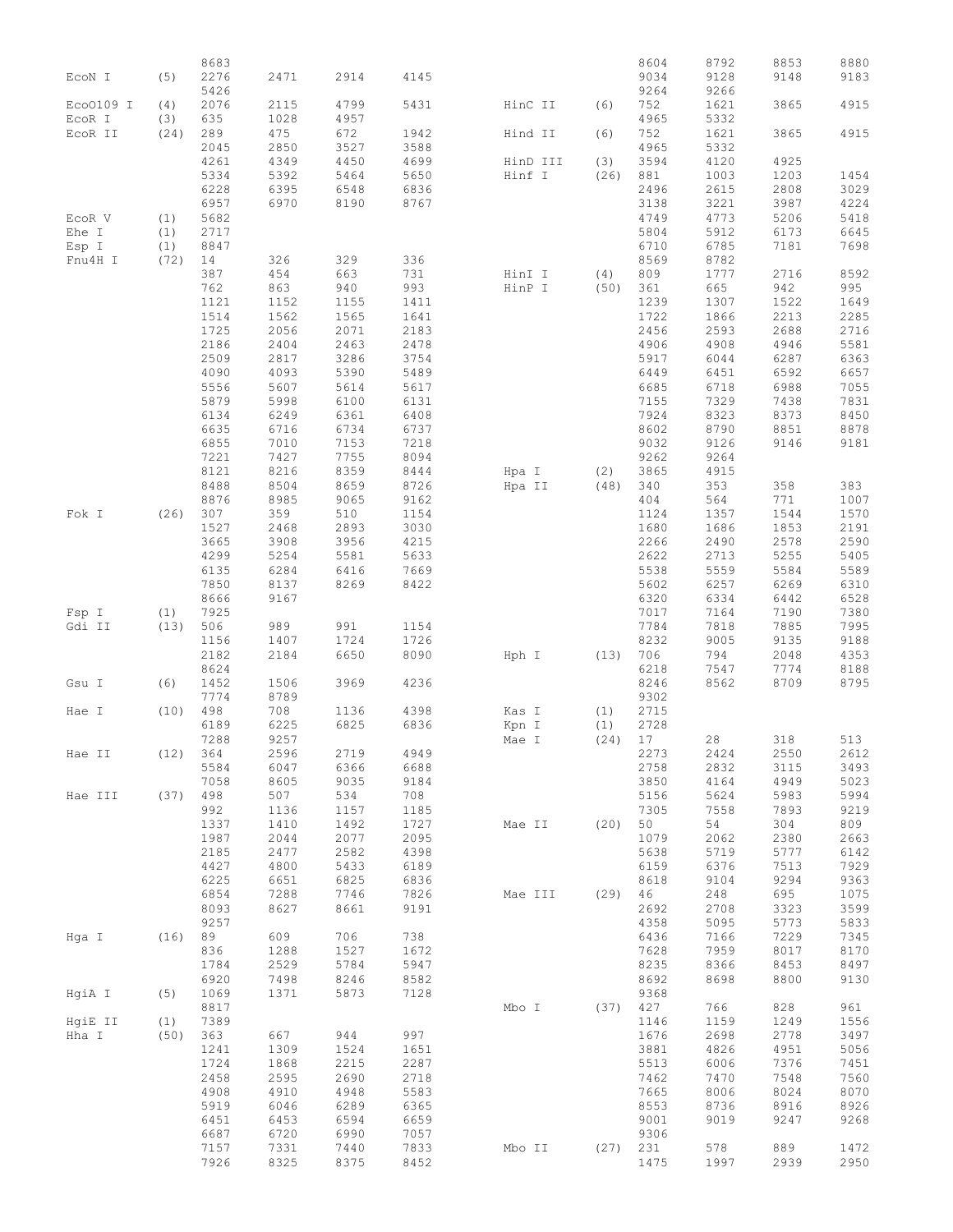|         |      | 2981 | 3113 | 3178 | 3191 |                            |      | 1568   | 1684 | 1861 | 1941 |
|---------|------|------|------|------|------|----------------------------|------|--------|------|------|------|
|         |      | 3572 | 3947 | 4703 | 4733 |                            |      | 1986   | 2096 | 2116 | 2117 |
|         |      | 4747 | 4757 | 5003 | 6077 |                            |      | 2195   | 2270 | 2322 |      |
|         |      |      |      |      |      |                            |      |        |      |      | 2526 |
|         |      | 6682 | 7471 | 7544 | 8894 |                            |      | 2605   | 2717 | 2726 | 2780 |
|         |      | 9253 | 9256 | 9289 |      |                            |      | 4801   | 5433 | 5598 | 6556 |
| Mlu I   | (2)  | 699  | 4975 |      |      |                            |      | 6842   | 6881 | 7653 | 7747 |
| Mme I   | (6)  | 875  | 1409 | 3056 | 7024 |                            |      | 7788   | 7999 | 8644 | 9009 |
|         |      | 7208 | 9256 |      |      | Not I                      | (1)  | 2183   |      |      |      |
| Mnl I   | (65) | 103  | 258  | 318  | 446  |                            | (2)  | 4017   | 5955 |      |      |
|         |      | 508  |      |      |      |                            |      |        |      |      |      |
|         |      |      | 718  | 865  | 902  | Nsp7524 I                  | (4)  | 84     | 581  | 5953 | 6810 |
|         |      | 1126 | 1333 | 1372 | 1432 | NspB II                    | (12) | 1112   | 1421 | 1564 | 2417 |
|         |      | 1459 | 1482 | 1530 | 1788 |                            |      | 4092   | 4933 | 6355 | 6634 |
|         |      | 1815 | 2241 | 2330 | 2425 |                            |      | 7152   | 7397 | 8361 | 8984 |
|         |      | 2467 | 2521 | 2537 | 2798 | NspH I                     | (4)  | $8\,8$ | 585  | 5957 | 6814 |
|         |      | 2874 | 2913 | 3000 | 3074 | PaeR7 I                    | (1)  | 9334   |      |      |      |
|         |      | 3119 |      |      |      | Pal I                      |      |        |      |      |      |
|         |      |      | 3165 | 3509 | 3563 |                            | (37) | 498    | 507  | 534  | 708  |
|         |      | 4193 | 4212 | 4812 | 4819 |                            |      | 992    | 1136 | 1157 | 1185 |
|         |      | 4848 | 4887 | 4896 | 4896 |                            |      | 1337   | 1410 | 1492 | 1727 |
|         |      | 5365 | 5498 | 5626 | 5870 |                            |      | 1987   | 2044 | 2077 | 2095 |
|         |      | 6056 | 6083 | 6113 | 6377 |                            |      | 2185   | 2477 | 2582 | 4398 |
|         |      | 6659 | 6708 | 6918 | 6991 |                            |      | 4427   | 4800 | 5433 | 6189 |
|         |      | 7242 | 7642 | 7723 | 7869 |                            |      | 6225   | 6651 | 6825 | 6836 |
|         |      |      |      |      |      |                            |      |        |      |      |      |
|         |      | 8075 | 8214 | 8438 | 8535 |                            |      | 6854   | 7288 | 7746 | 7826 |
|         |      | 8575 | 8983 | 9022 | 9267 |                            |      | 8093   | 8627 | 8661 | 9191 |
|         |      | 9342 |      |      |      |                            |      | 9257   |      |      |      |
| Msc I   | (1)  | 6189 |      |      |      | PflM I                     | (1)  | 3039   |      |      |      |
| Mse I   | (56) | 22   | 57   | 122  | 138  | Ple I                      | (4)  | 2504   | 3229 | 4232 | 7189 |
|         |      | 212  | 691  | 742  | 2560 | Pme I                      | (1)  | 4984   |      |      |      |
|         |      |      |      |      |      |                            |      |        |      |      |      |
|         |      | 2796 | 2886 | 3076 | 3406 | PpuM I                     | (1)  | 2115   |      |      |      |
|         |      | 3444 | 3460 | 3537 | 3553 | Psp1406 I                  | (2)  | 2380   | 7929 |      |      |
|         |      | 3690 | 3700 | 3846 | 3864 | PspA I                     | (5)  | 339    | 403  | 770  | 5537 |
|         |      | 3877 | 4008 | 4054 | 4125 |                            |      | 5601   |      |      |      |
|         |      | 4132 | 4255 | 4272 | 4297 | Pst I                      | (6)  | 6      | 471  | 732  | 1122 |
|         |      | 4440 | 4518 | 4633 | 4870 |                            |      | 4396   | 5477 |      |      |
|         |      |      |      |      |      |                            |      |        |      |      |      |
|         |      | 4914 | 4937 | 4941 | 4983 | $\mbox{Pvu}$<br>$\mbox{I}$ | (3)  | 1149   | 8073 | 8919 |      |
|         |      | 5051 | 5277 | 5284 | 5761 | Pvu II                     | (3)  | 2417   | 4092 | 6634 |      |
|         |      | 5768 | 5989 | 6202 | 6346 | Rsa I                      | (19) | 53     | 1702 | 1755 | 2316 |
|         |      | 6581 | 6640 | 7516 | 7568 |                            |      | 2726   | 2958 | 3431 | 3657 |
|         |      | 7573 | 7587 | 7640 | 7875 |                            |      | 3672   | 3729 | 4023 | 4374 |
|         |      | 7914 |      |      |      |                            |      |        |      |      |      |
|         |      |      | 8531 | 9047 | 9360 |                            |      | 4527   | 4971 | 8185 | 8418 |
| Msl I   | (5)  | 528  | 5440 | 7955 | 8114 |                            |      | 8631   | 8639 | 9122 |      |
|         |      | 8810 |      |      |      | Rsr II                     | (3)  | 355    | 1193 | 5586 |      |
| Msp I   | (48) | 340  | 353  | 358  | 383  | Sac I                      | (1)  | 5873   |      |      |      |
|         |      | 404  | 564  | 771  | 1007 | Sac II                     | (2)  | 1565   | 4934 |      |      |
|         |      | 1124 | 1357 | 1544 | 1570 | Sal I                      | (1)  | 4963   |      |      |      |
|         |      | 1680 | 1686 | 1853 | 2191 | Sap I                      | (1)  | 6694   |      |      |      |
|         |      |      |      |      | 2590 |                            |      |        |      |      |      |
|         |      | 2266 | 2490 | 2578 |      | Sau3A I                    | (37) | 427    | 766  | 828  | 961  |
|         |      | 2622 | 2713 | 5255 | 5405 |                            |      | 1146   | 1159 | 1249 | 1556 |
|         |      | 5538 | 5559 | 5584 | 5589 |                            |      | 1676   | 2698 | 2778 | 3497 |
|         |      | 5602 | 6257 | 6269 | 6310 |                            |      | 3881   | 4826 | 4951 | 5056 |
|         |      | 6320 | 6334 | 6442 | 6528 |                            |      | 5513   | 6006 | 7376 | 7451 |
|         |      | 7017 | 7164 | 7190 | 7380 |                            |      | 7462   | 7470 | 7548 | 7560 |
|         |      |      |      |      |      |                            |      |        |      |      |      |
|         |      | 7784 | 7818 | 7885 | 7995 |                            |      | 7665   | 8006 | 8024 | 8070 |
|         |      | 8232 | 9005 | 9135 | 9188 |                            |      | 8553   | 8736 | 8916 | 8926 |
| MspA1 I | (12) | 1112 | 1421 | 1564 | 2417 |                            |      | 9001   | 9019 | 9247 | 9268 |
|         |      | 4092 | 4933 | 6355 | 6634 |                            |      | 9306   |      |      |      |
|         |      | 7152 | 7397 | 8361 | 8984 | Sau96 I                    | (29) | 355    | 533  | 669  | 676  |
|         |      | 2258 | 4063 |      |      |                            |      | 1184   | 1193 | 1335 | 1734 |
| Mun I   | (2)  |      |      |      |      |                            |      |        |      |      |      |
| Nae I   | (4)  | 384  | 2623 | 5560 | 9189 |                            |      | 1939   | 1985 | 2043 | 2076 |
| Nar I   | (1)  | 2716 |      |      |      |                            |      | 2094   | 2115 | 2580 | 2825 |
| Nci I   | (20) | 340  | 341  | 404  | 405  |                            |      | 4059   | 4426 | 4799 | 5431 |
|         |      | 564  | 771  | 772  | 1571 |                            |      | 5432   | 5586 | 7745 | 7824 |
|         |      | 1687 | 2579 | 5256 | 5405 |                            |      | 7841   | 8063 | 8337 | 8978 |
|         |      |      |      |      |      |                            |      |        |      |      |      |
|         |      | 5538 | 5539 | 5602 | 5603 |                            |      | 9190   |      |      |      |
|         |      | 6442 | 7190 | 7886 | 8233 | Sca I                      | (1)  | 1755   |      |      |      |
| Nco I   | (3)  | 1137 | 2121 | 2782 |      | ScrF I                     | (44) | 291    | 340  | 341  | 404  |
| Nde I   | (3)  | 1235 | 3789 | 5044 |      |                            |      | 405    | 477  | 564  | 674  |
| NgoM I  | (4)  | 382  | 2621 | 5558 | 9187 |                            |      | 771    | 772  | 1571 | 1687 |
|         |      |      |      |      |      |                            |      |        |      |      |      |
| Nhe I   | (1)  | 2423 |      |      |      |                            |      | 1944   | 2047 | 2579 | 2852 |
| Nla III | (33) | 71   | 88   | 585  | 1141 |                            |      | 3529   | 3590 | 4263 | 4351 |
|         |      | 1224 | 1259 | 2125 | 2786 |                            |      | 4452   | 4701 | 5256 | 5336 |
|         |      | 3228 | 3549 | 3735 | 4019 |                            |      | 5394   | 5405 | 5466 | 5538 |
|         |      | 4367 | 4745 | 4761 | 4827 |                            |      | 5539   | 5602 | 5603 | 5652 |
|         |      |      |      |      |      |                            |      |        |      |      |      |
|         |      | 5197 | 5734 | 5794 | 5957 |                            |      | 6230   | 6397 | 6442 | 6550 |
|         |      | 6106 | 6170 | 6194 | 6424 |                            |      | 6838   | 6959 | 6972 | 7190 |
|         |      | 6468 | 6814 | 7534 | 8025 |                            |      | 7886   | 8192 | 8233 | 8769 |
|         |      | 8035 | 8113 | 8149 | 8392 | Sec I                      | (51) | 289    | 290  | 339  | 340  |
|         |      | 9348 |      |      |      |                            |      | 403    | 476  | 502  | 529  |
|         |      |      |      |      |      |                            |      |        |      |      |      |
| Nla IV  | (32) | 346  | 671  | 1361 | 1384 |                            |      | 562    | 672  | 770  | 1137 |